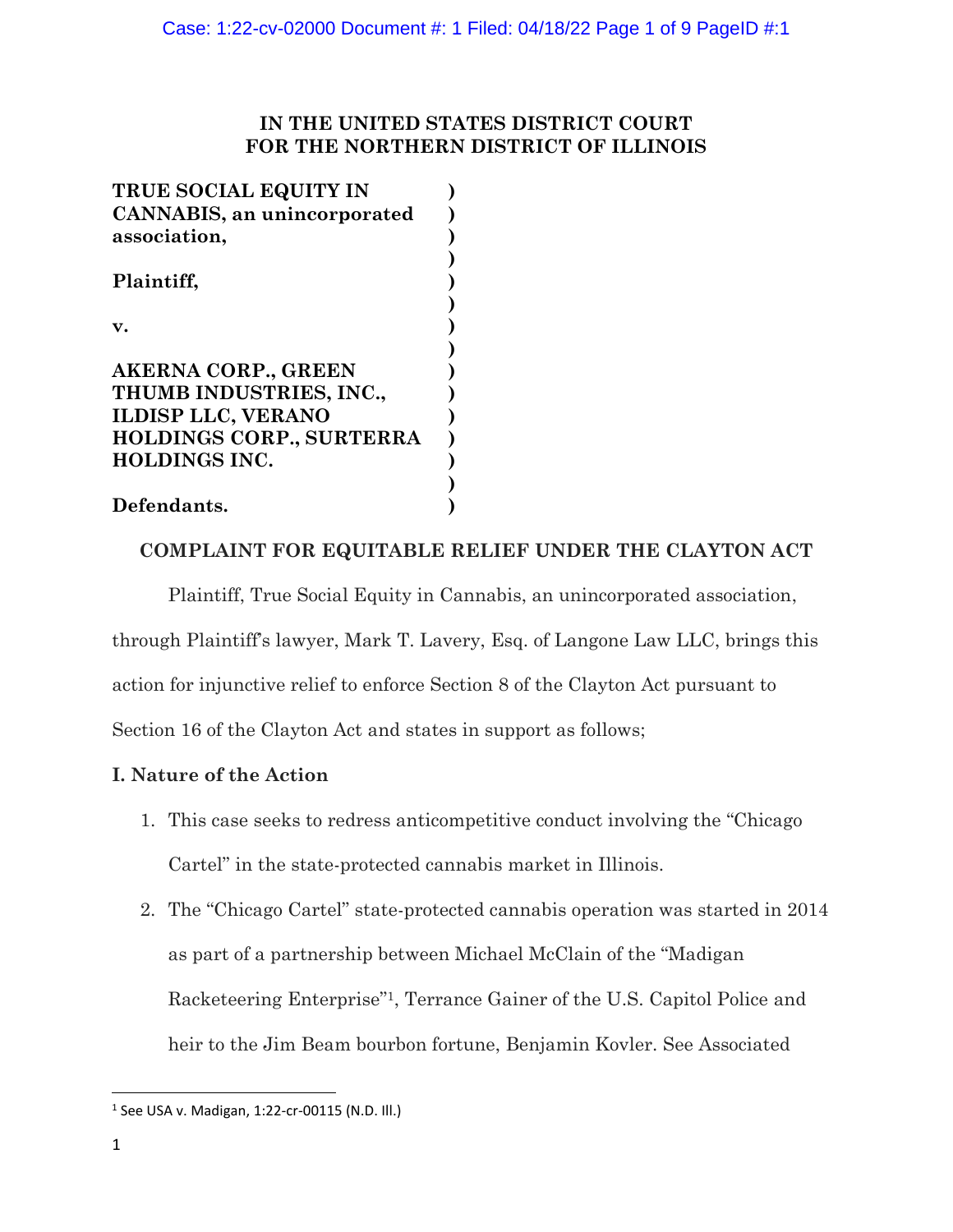Press, "*Former US Capitol Police chief at ease with pot industry job*",

November 15, 2015, ("Gainer got a call from Mike McClain, an old college friend and former Illinois state legislator. McClain had helped Green Thumb launch in Chicago, and he suggested Gainer work with it to develop security measures.").

- 3. The partnership between McClain, Gainer and Kovler would morph into a much larger group of people and entities controlled by Defendant Green Thumb Industries Inc. (Green Thumb).
- 4. Under antitrust law, including Section 8 of the Clayton Act, Defendants are considered competitors in the state-protected cannabis markets in Illinois and the United States.
- 5. But, in fact, Defendants Akerna Corp. (Akerna), Verano Holdings Inc. (Verano) and Surterra Holdings Inc. (Surterra) are members of the "Chicago Cartel".
- 6. Akerna is controlled by the Pritzker family.
- 7. Surterra is controlled by the Wrigley family.
- 8. The Pritzkers, Wrigleys and Kovlers are some of the wealthiest families in Chicago and, in fact, are some of the wealthiest families in the world.
- 9. Despite this wealth, members of these families have decided to enter the lucrative but dangerous world of marketing, licensing, distributing and selling marijuana in Illinois and the United States. 2

<sup>&</sup>lt;sup>2</sup> While not necessarily germane to this lawsuit, Plaintiff contends that the Controlled Substances Act (CSA) that prohibits the distribution and sale of certain hemp plants is unconstitutional on its face and as applied due to the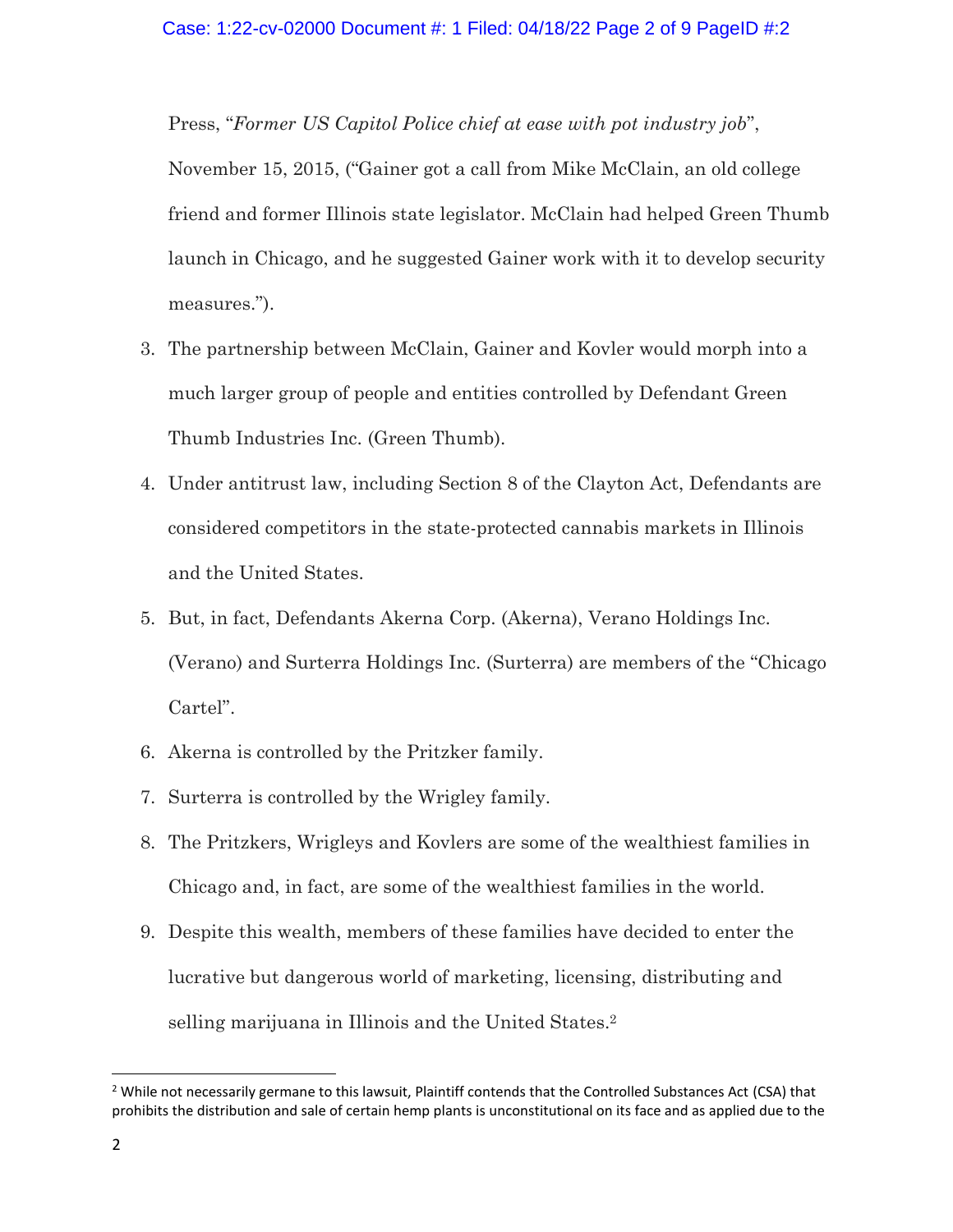- 10.The "Chicago Cartel" has successfully monopolized the Illinois branded marijuana market.
- 11."Branded Cannabis" or "branded marijuana" is the industry term for the group of marijuana products sold in state-protected retail locations.
- 12.The "Chicago Cartel" has a monopoly in the Illinois branded marijuana market.
- 13.Akerna, Green Thumb, Verano and Surterra are nominally "horizontal competitors" but in fact collude together as part of the "Chicago Cartel".
- 14.The "Chicago Cartel" owns and operates cultivation, manufacturing and retail dispensary businesses vertically integrated across "limited legal supply markets" including Illinois.
- 15.The "Chicago Cartel" can control prices in these markets because supply and demand can be reasonably predicted and forecast by the "Chicago Cartel" members who share price information and collude to charge monopolist prices.
- 16.Akerna is key to this information sharing about supply, demand and price.
- 17.Akerna is a company that provides technology to "Chicago Cartel" members to track prices, supply and demand in these state-protected marijuana markets.

racially discriminatory intent behind that law. See e.g. *United States v. Carrillo-Lopez*, 555 F. Supp. 3d 996, 1027 (D. Nev. 2021). This case focuses on the application of the Clayton Antitrust Act to the subject misconduct not the CSA. Defendants have regularly submitted documentation to the Department of Justice as required by the Hart Scott Rodino Antitrust Improvements Act. See e.g. Antitrust News: Antitrust Division Head Contests Whistleblower Allegations of Agency's Politicization Under Barr, 2020 WL 3637367 (Assistant Attorney General Makan Delrahim disputes claims that DOJ antitrust investigations of marijuana organizations were improper as claimed by disgruntled DOJ employee John Elias).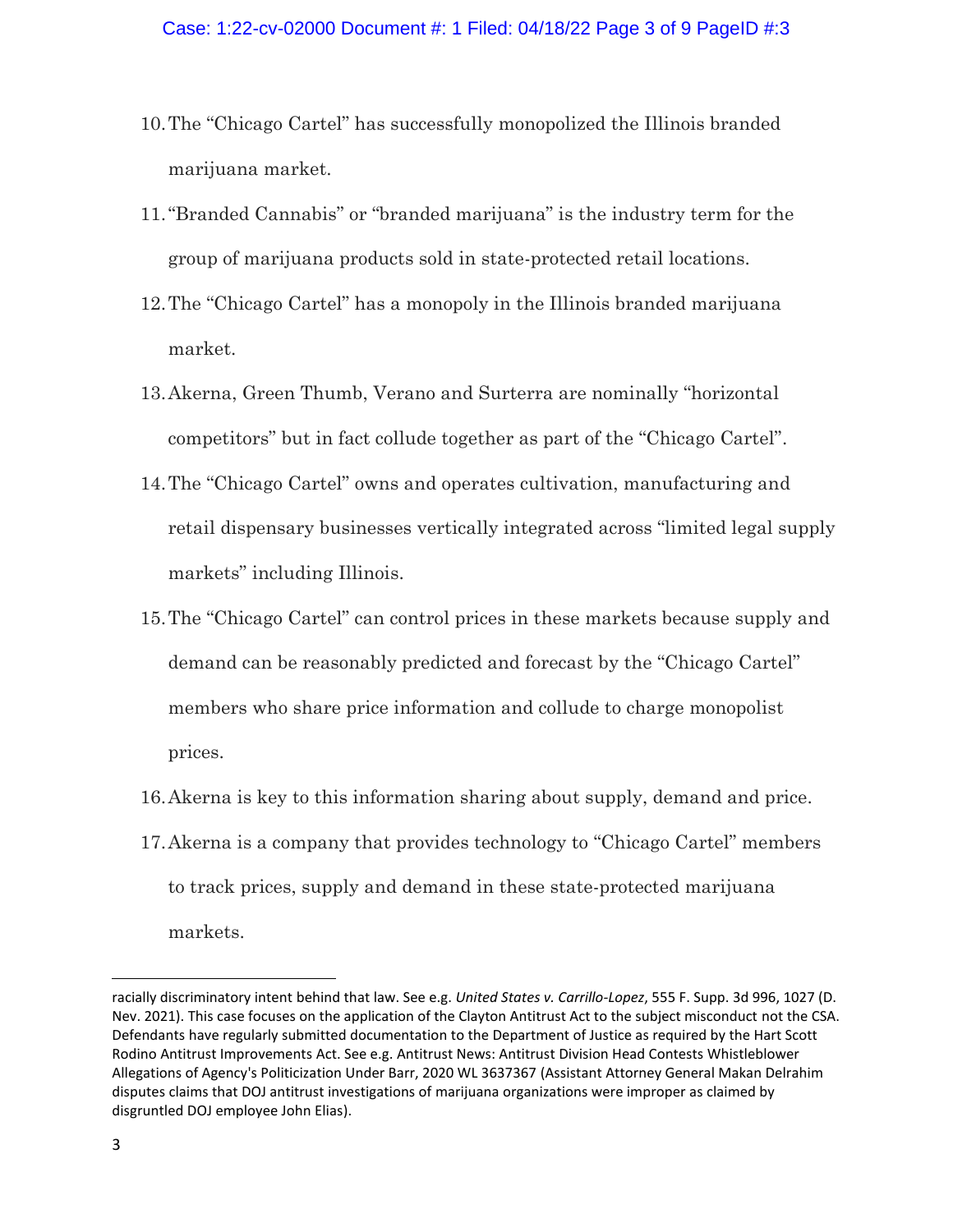- 18.Akerna also obtains licenses for sellers in state-protected markets for valuable consideration as part of its "clean sweep" services.
- 19.Akerna "competes" with Green Thumb, Verano and Surterra to obtain the licenses in state-protected markets.
- 20.The "Chicago Cartel" charges supracompetitive prices for marijuana and charge the highest prices for marijuana in the United States in Illinois.
- 21.According to a member of the "Chicago Cartel" operation, a pound of branded marijuana sells for \$300 in a competitive market like California in 2022 but sells for over \$4000 in Illinois in 2022.
- 22.The "Chicago Cartel" controls the vast majority of the production and sale of state-protected marijuana in Illinois.
- 23.Green Thumb sells marijuana product grown or manufactured by Surterra and Verano.
- 24.Verano sells marijuana product grown or manufactured by Surterra and Green Thumb.
- 25.Surterra sells marijuana product grown or manufactured by Verano and Green Thumb.
- 26.Verano and Green Thumb use a shell company Defendant ILDISP LLC to operate dispensaries together in Illinois.
- 27.Green Thumb, Verano and Surterra have worked together for years to keep marijuana prices high in Illinois in part through sharing supply, demand and price information.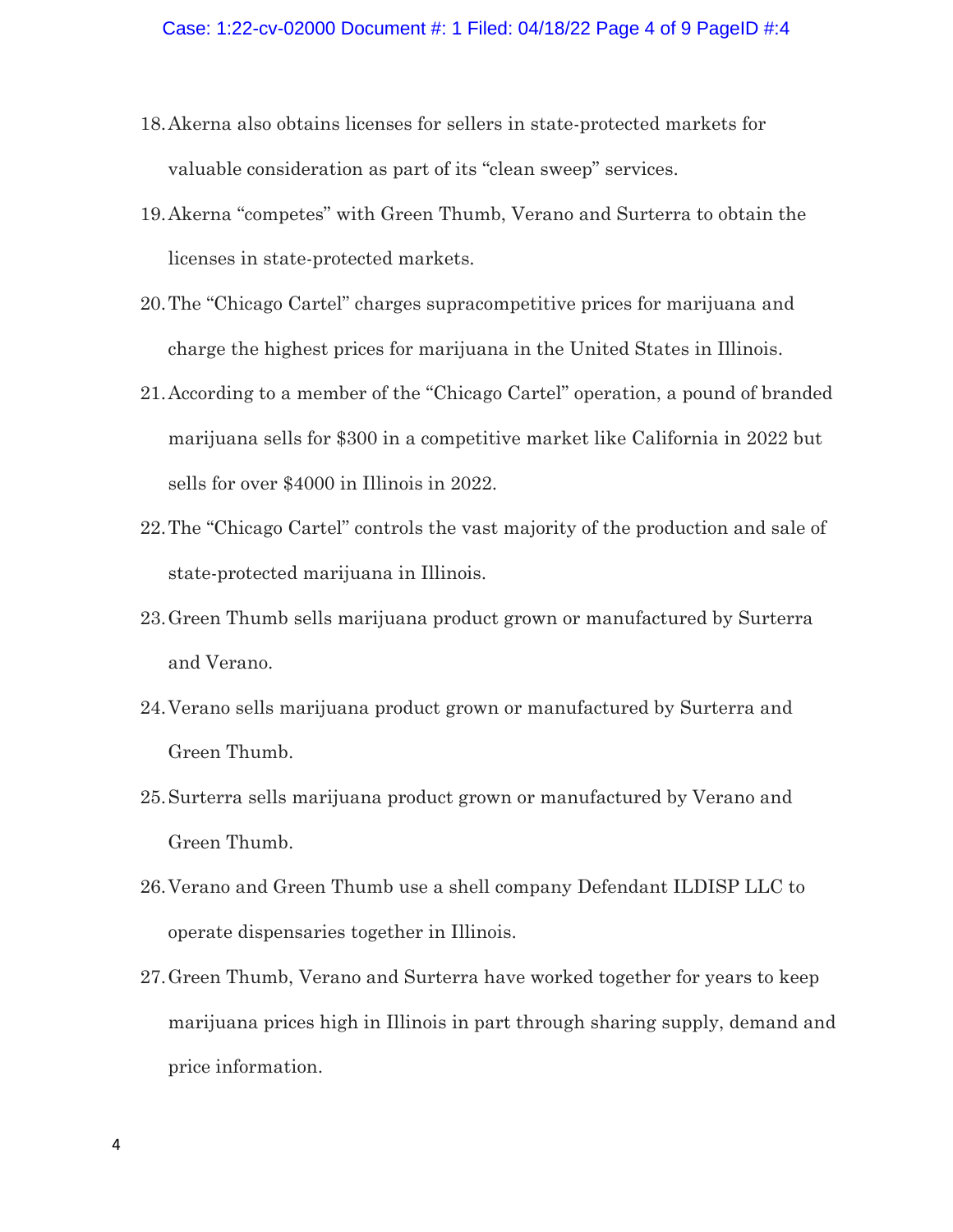- 28.Akerna, Green Thumb, Verano and Surterra are all competitors for purposes of Section 8 of the Clayton Act.
- 29."Chicago Cartel" members Akerna, Green Thumb, Verano and Surterra have interlocking directorates and managers in violation of Section 8 of the Clayton Act.
- 30.Anthony Georgiadis is chief financial officer and a board member of Green Thumb Industries Inc. and he is also a board member of competitor Akerna Corp.
- 31.Green Thumb and Verano are persons and competitors under Section 8 of the Clayton Act.
- 32.Green Thumb and Verano are directors, officers and managers of Defendant ILDISP LLC which operates a number of state-protected marijuana retail locations in downstate Illinois.
- 33.Edward Brown is former CEO of Patron Spirits, the seller of tequila.
- 34.Edward Brown now works for the Wrigley family as a director of Surterra Holdings Inc.
- 35.Surterra owns Windy City Cannabis which is a competitor of Green Thumb and Verano in the state-protected marijuana market in Illinois for purposes of Section 8 of the Clayton Act.
- 36.Edward Brown is also a director of competitor Verano.
- 37.Defendants have violated 15 U.S.C. § 19 due to the interlocking structures described herein.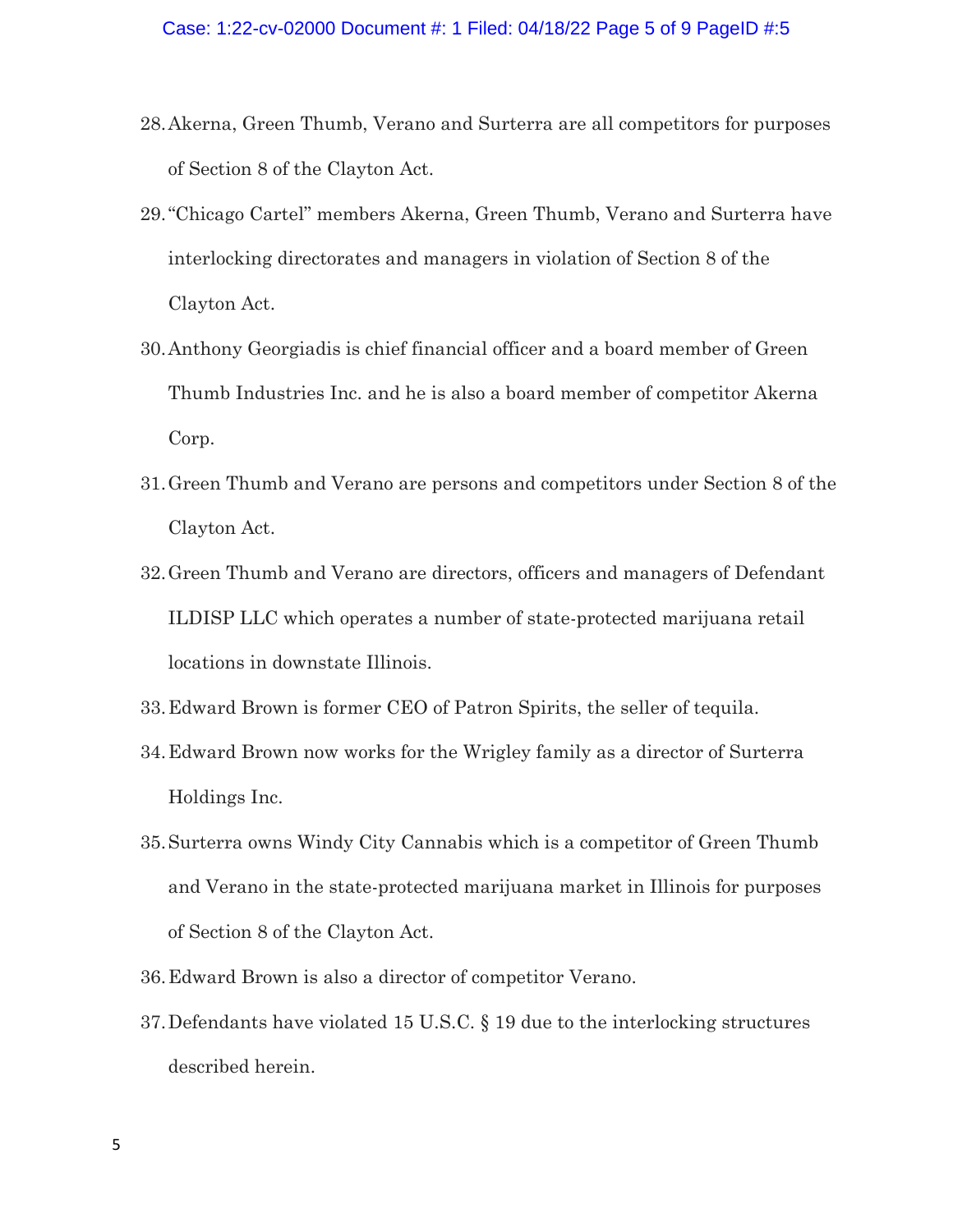38.This case is about seeking equitable relief under federal antitrust law to maintain fair competition.

#### **II. Jurisdiction, Venue and Standing for Plaintiff**

- 39.This action is filed pursuant to Section 16 of the Clayton Act, as amended, 15 U.S.C. § 26, to obtain equitable relief to prevent a violation of the antitrust laws including Section 8 of the Clayton Act, as amended, 15 U.S.C. § 19.
- 40.Defendants license, grow, produce, transport and market marijuana and this is commercial activity that substantially affects and is in the flow of interstate commerce.
- 41.Defendants are all known in the state-protected marijuana industry as "multi-state operators".
- 42.These "multi-state operators" are engaged in activity that substantially affects and is in the flow of interstate commerce.
- 43.Defendants all operate in this judicial district and sell tens of millions of dollars worth of marijuana in this judicial district.
- 44.The Court has jurisdiction over the subject matter of this action and jurisdiction over the parties pursuant to 15 U.S.C. §26 and 28 U.S.C. §§ 1331 and 1337.
- 45.True Social Equity in Cannabis is an unincorporated association consisting of many members who are citizens of Illinois and other states in the United States who are united against cannabis monopolization.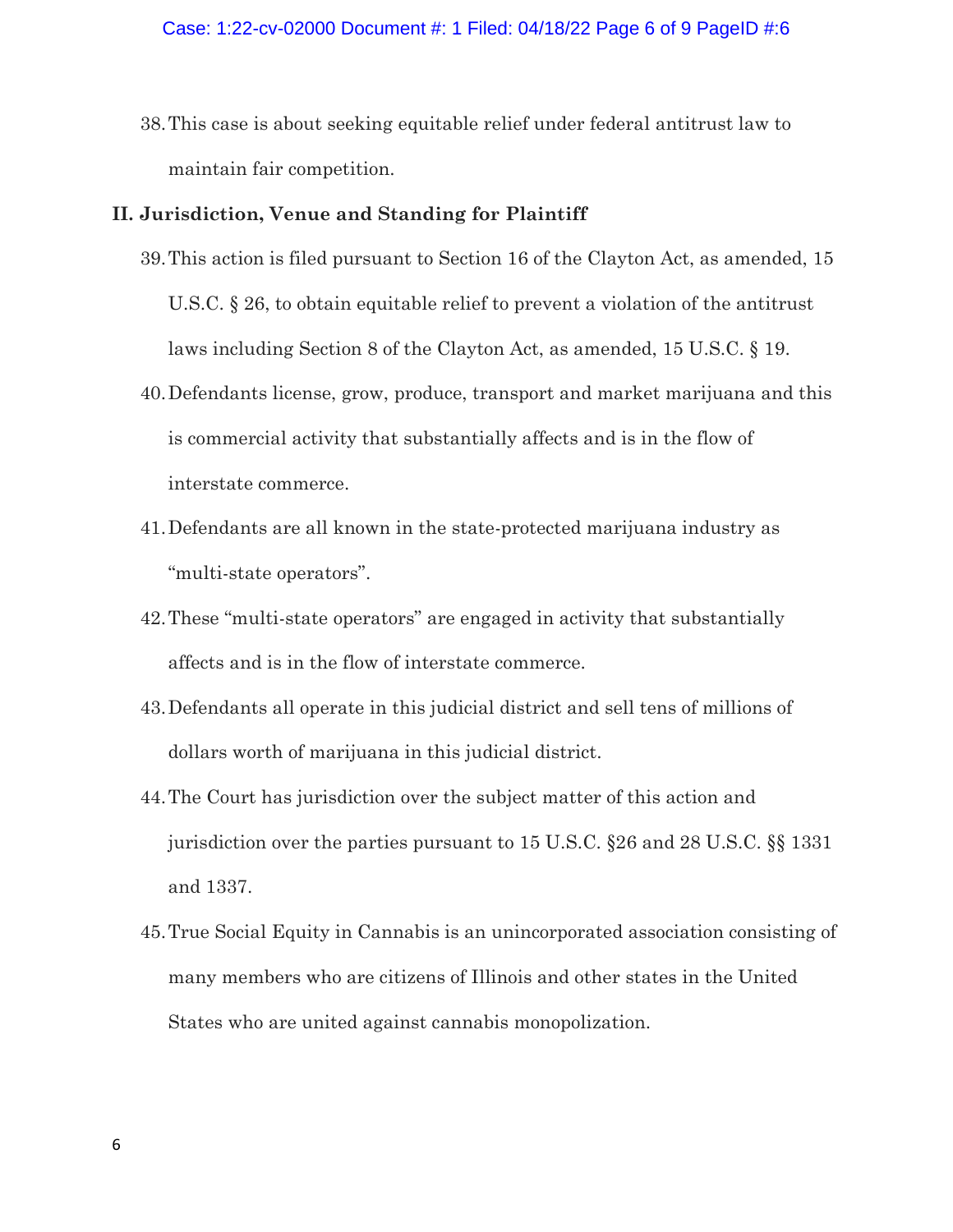- 46.Since October 16, 2020, members of True Social Equity in Cannabis have been protesting cannabis monopolization by members of the "Chicago Cartel" in Illinois and the United States.
- 47.Members of True Social Equity in Cannabis consist of consumers of branded marijuana in Illinois, prospective consumers of branded marijuana in other states, workers in the branded marijuana industry, entrepreneurs in ancillary hemp-related ventures and competitors or potential competitors of Defendants.
- 48.Plaintiff has suffered injury-in-fact and antitrust injury in the form of higher prices paid by members, lost job opportunities for members, the inability of members to obtain licenses in state-protected marijuana markets and investment losses.

## **III. Defendants**

- 49.Green Thumb Industries Inc. is a citizen of Illinois with its corporate headquarters in Chicago, Illinois.
- 50.Verano Holdings Inc. is a citizen of Illinois with its corporate headquarters in Chicago, Illinois.
- 51.Akerna Corp. is a Delaware Corporation with its headquarters in Denver, Colorado.
- 52.Akerna Corp. provides technology services to Green Thumb and Verano to track prices, supply and demand for marijuana in this judicial district.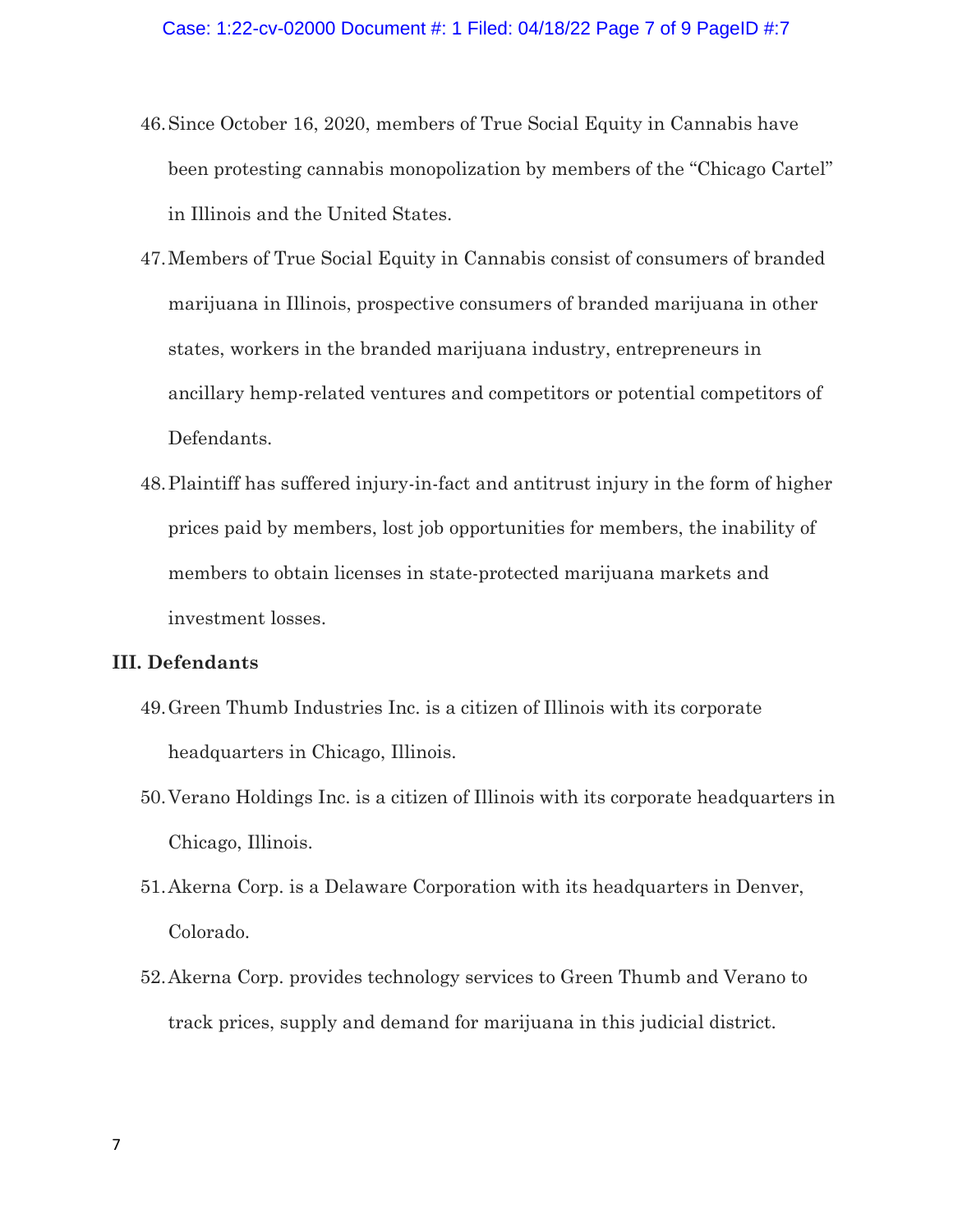- 53.Surterra Holding Corp. is a Delaware Corporation with headquarters in St. Petersburg, Florida.
- 54.Surterra owns the "Windy City Cannabis" state-protected marijuana retail locations located in this judicial district.
- 55.ILDISP LLC is a citizen of Illinois and operator of state-protected marijuana retail locations nominally owned by Green Thumb and Verano.

### **IV. Equitable Relief Under Section 16 of Clayton Act is Appropriate**

- 56.The Clayton Act at 15 U.S.C. § 26 provides in relevant part that, "Any person, firm, corporation, or association shall be entitled to sue for and have injunctive relief, in any court of the United States having jurisdiction over the parties, against threatened loss or damage by a violation of the antitrust laws, including sections 13, 14, 18, and 19 of this title,…"
- 57.The "Chicago Cartel" and its interlocking directorates threaten loss and damage to the members of the True Social Equity in Cannabis association.
- 58.Akerna, Green Thumb, Verano and Serterra all exchange information and work to support the interests of the "Chicago Cartel" in order to extract monopolist prices from consumers as demonstrated by their flagrant and willful violation of Section 8 of the Clayton Act as expressed by the interlocking directorates and management described herein.
- 59.True Social Equity in Cannabis has standing as an association to bring this action for injunctive relief under 15 U.S.C. § 26 for violation of 15 U.S.C. § 19.